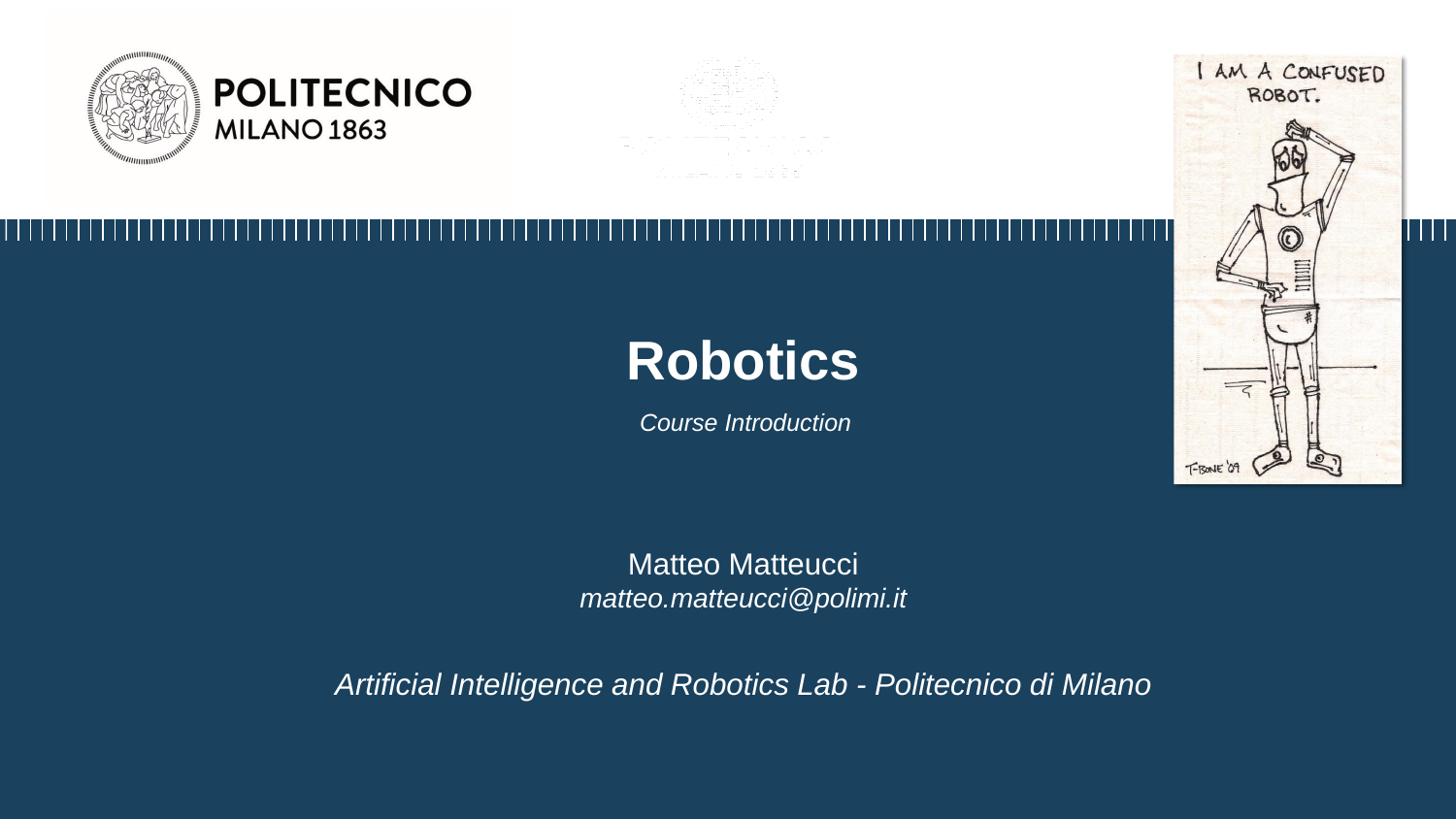### **About me and my lectures …**

Lectures given by Matteo Matteucci

- $\bullet$  +39 02 2399 3470
- matteo.matteucci@polimi.it

Research Topics

- Robotics and Autonomous Systems
- Computer Vision and Perception
- Pattern Recognition & Machine Learning
- Benchmarking in Robotics



*Aims of these lectures: learning how to design and implement the software which makes autonomous an autonomous mobile robot (e.g., symbolic planning, trajectory planning, localization, perception, mapping, etc.)*

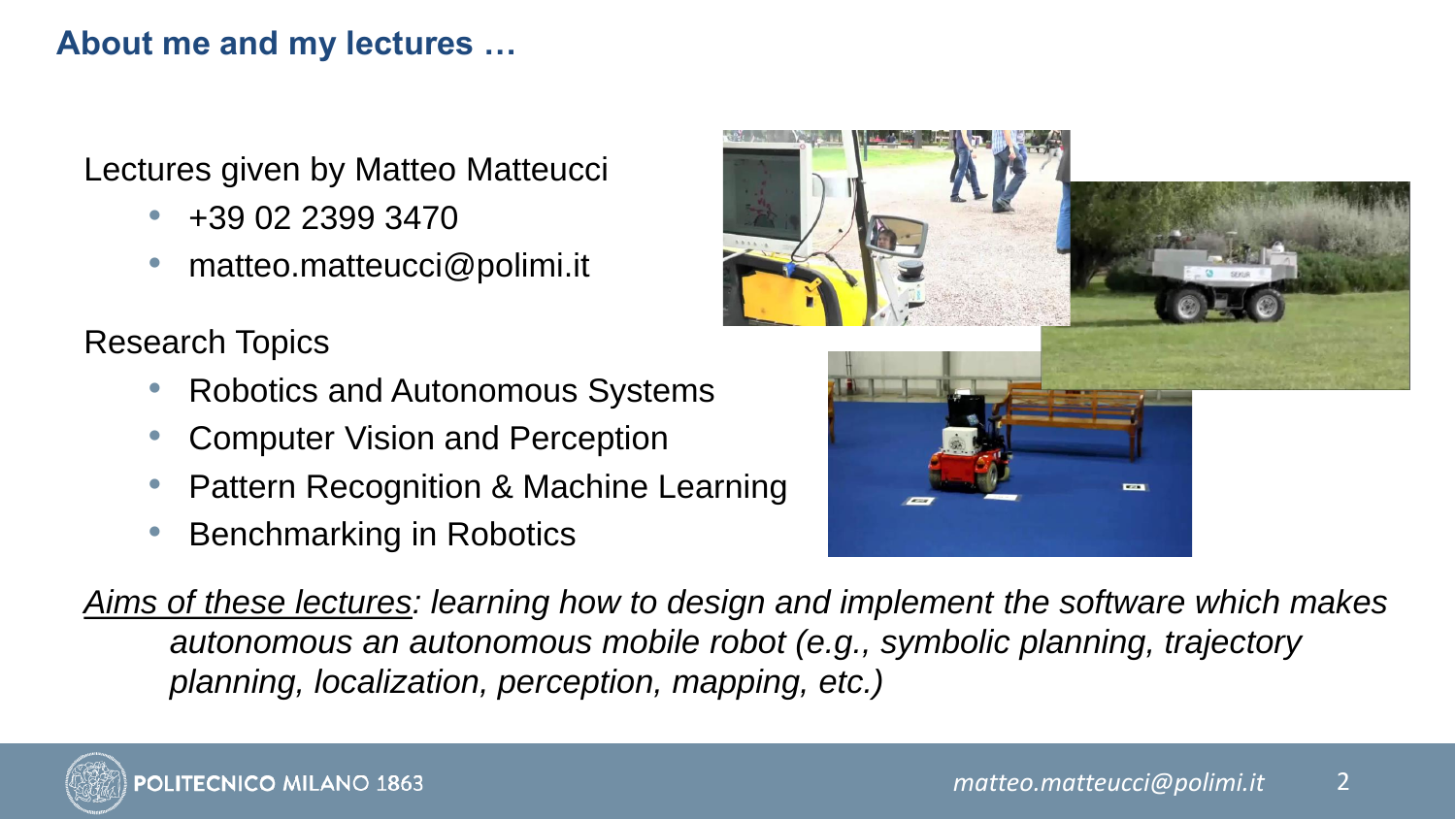# **... what about the course?**

All the infos on the course website

• https://chrome.deib.polimi.it/index.php?title=Robotics

Lectures given by:

- Matteo Matteucci (Lecturer ~30h) matteo.matteucci@polimi.it
- Simone Mentasti (Teaching Assistant ~10h) simone.mentasti@polimi.it
- Paolo Cudrano (Teaching Assistant ~10h) paolo.cudrano@polimi.it

Course in code sharing!!

- Robotics
- Perception, localization, and mapping for mobile robots

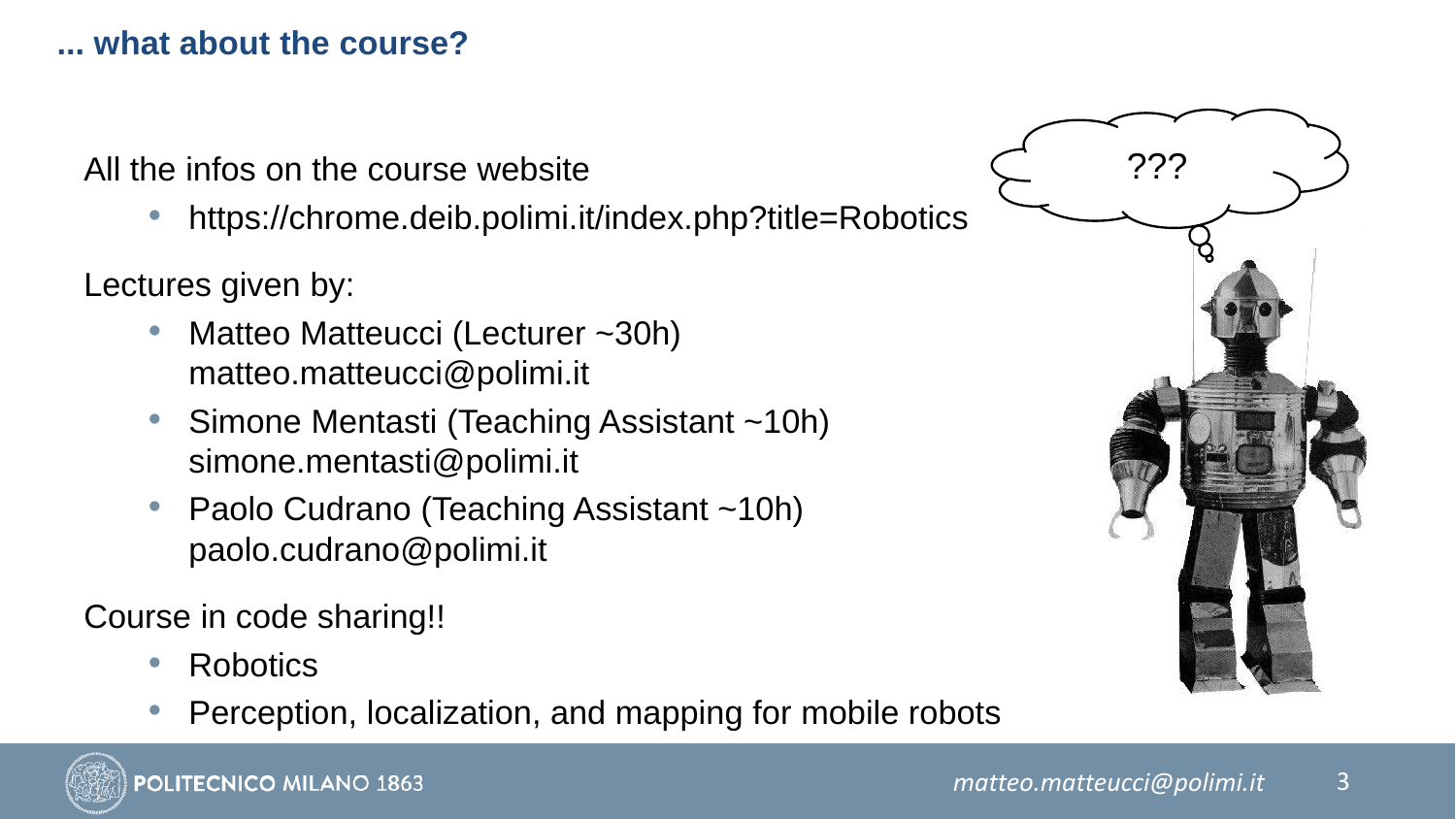# **Lectures outline / approach**

#### Introduction to (mobile) robotics *The mind of a mobile robot*

#### Anatomy of a mobile robot

- Sensors and actuators
- Common Kinematics

#### Localization and Mapping

- Localization vs Mapping
- Simultaneous Localization & Mapping

#### Robot autonomous navigation

- Motion control and obstacle avoidance
- Trajectory following
- Trajectory planning (graph and sample based)

#### Middleware in robotics

- Motivations and state of the art
- ROS Installation party

# ROS Basics

- Publisher/subscriber
- Messages, services, parameters
- Bags, tb, actionlib, rqt\_tools
- Message filters, rospy

### ROS Advanced

- ROS on multiple machines
- Time synchronization
- **Stage**

Navigation in ROS ROS & OpenCV Point Cloud Library

Linux Ubuntu 18.04 ROS 1.0 Melodic

*«Theory» «Practice»*

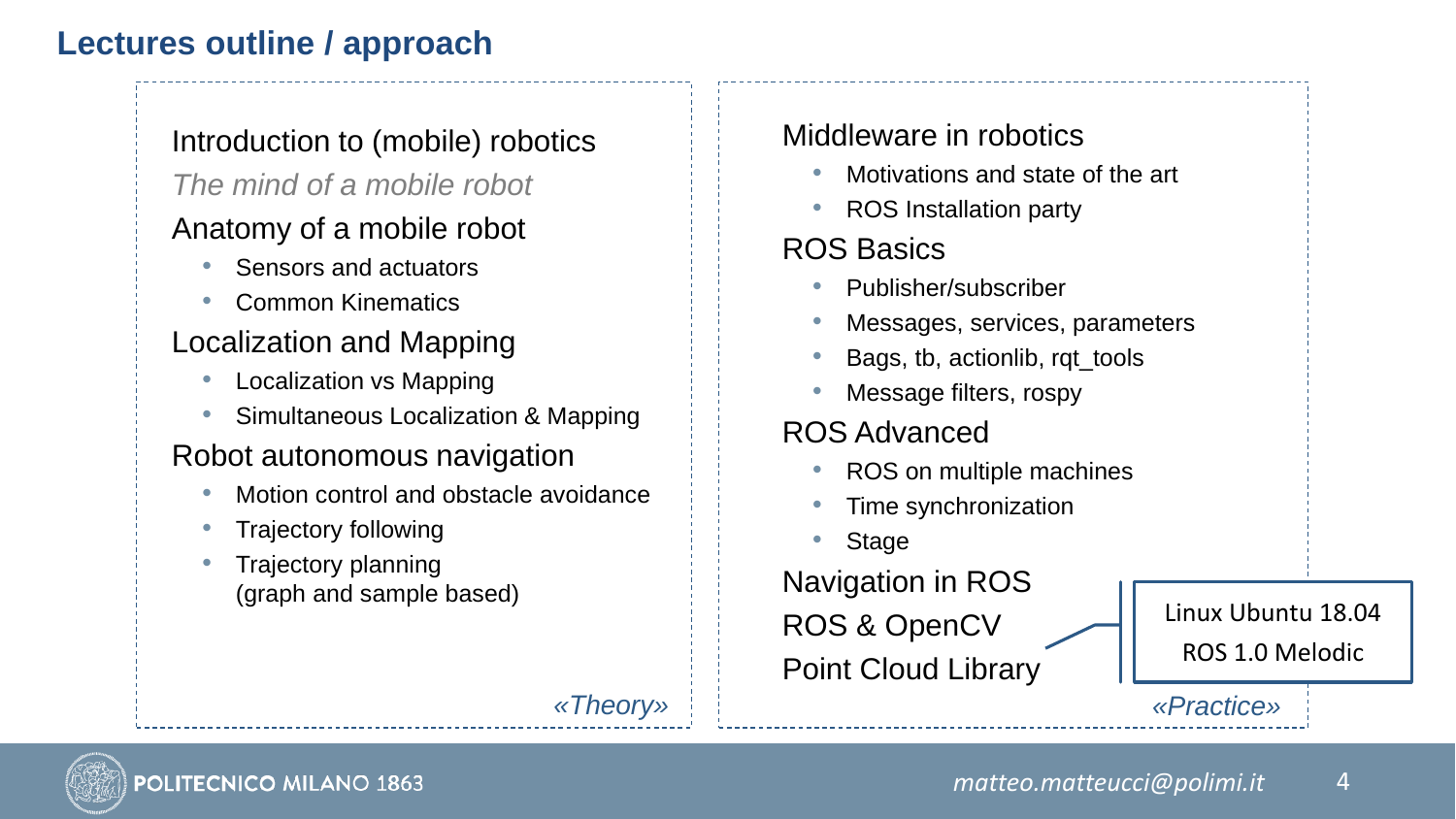# **Course organization / rules**

Classes (no distinction between lecture and exercise day):

- Wednesday, 12:15 14:15, in 26.11
- Thursday, 14:15 16:15, in 26.11



Detailed calendar online (updated weekly)

• https://chrome.deib.polimi.it/index.php?title=Robotics

Grading policy:

- Written examination covering the whole program up to 26/32
- ROS Home projects graded up to  $06/32 \equiv$
- Final score will be the sum of the two grades … 32/32





Cum tempore!